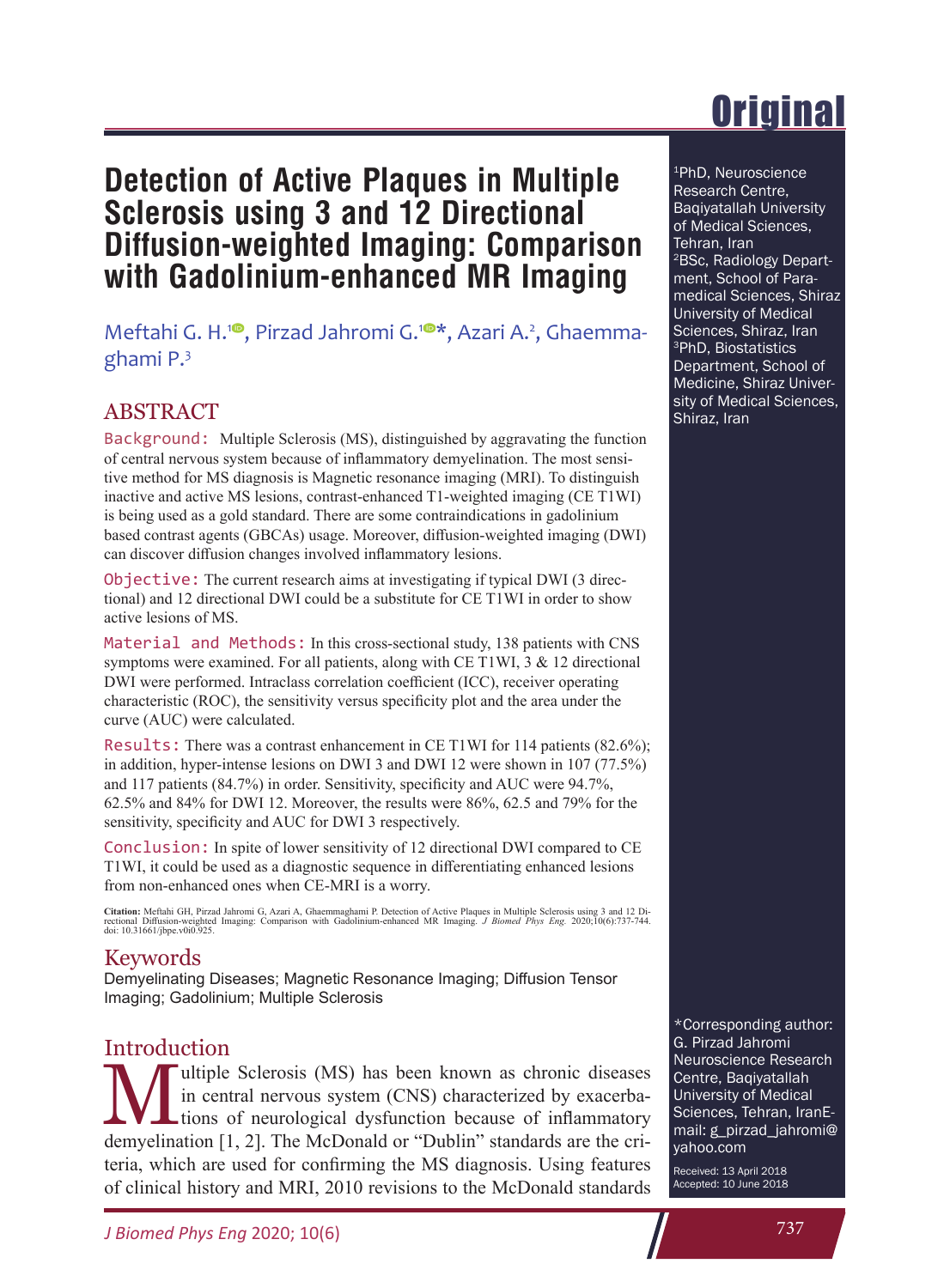#### Meftahi G. H. *et al*

define "dissemination in space (DIS) and time (DIT)" [3]. Moreoever, supportive evidence is occasionally provided by cerebrospinal fluid oligoclonal bands or elevated IgG index [4] in time and space. Nevertheless, MRI is the best method to detect asymptomatic spread of lesions [5] and causes prognosis and MS treatment to be improved since the early diagnosis leads into diseases treatment [6, 7].

Formation of white matter lesions and myelin breakdown leads into disruption in blood brain barrier (BBB) as edema and the primary trigger of tissue inflammation [8]. The edema causes various signal intensities in contrast enhancement and various sequences of MRI (CE) [9]. CE-MRI applied as a gold criterian for differentiating inactive from active lesions in the brain [10]. After injecting gadolinium, active plaques with new developing inflammatory lesions might reveal ring or diffuse or enhancement showing devastation the blood–brain obstacle [11]. Although gadolinium based contrast agents (GBCAs) contains contraindications, including incremental risk to advance nephrogenic systemic fibrosis in patients suffering from allergy to GBCAs and chronic or acute serious renal deficiency (glomerular filtration rate below 30 mL/min/1.73 m<sup>2</sup> ) [12, 13]. Furthermore, in 2013, it was announced by the American College of Radiology that these agents augh to be controlled cautiously in pregnant women since it is not clear how GBCAs will have an effect on the fetus [12]. A preference MRI sequence might be necessary for accurate as well as early MS diagnosis for patients with relative contraindications or contraindications to GBCAs. The microscopic random translational motion of water molecules, which are affected with microstructures besides microdynamic process can be measured by diffusion-weighted imaging (DWI) [14]. In active inflammatory lesions, diffusion-weighted imaging (DWI) is extremely utilized for diagnosis of acute ischemic infarction as well as detection of diffusion changes [15]. Since normal appearing

white matter (NAWM) actually has an effect on MS patients, the diffusion is restricted in MS plaques. DWI could be used as a preference for contrast-enhanced T1-weighted imaging (CE T1WI) to distinguish various aspects of demyelinating disease. In order to study the magnitude and direction of water molecule's motion paralleled to the direction of fiber tracts in the brain, diffusion tensor imaging (DTI) can be used [16]. Diffusion anisotropy can be quantified using MR diffusion tensor imaging (DTI); in addition, the unclear changes of white matter (WM) usually seen on conventional MR imaging can be found. DTI has been used in different diseases, including multiple sclerosis MS, Alzheimer disease, and human immunodeficiency virus (HIV) infections to check and investigate the changes of WM [17]. The number of diffusion-encoding gradient directions (NDGD) is one of the most crucial factors in DTI acquisition. Due to an increase in NDGD, more DW images are used to compute diffusion tensor, resulting in an estimation of more precise diffusion tensor as well as a higher signal-to-noise ratio (SNR). However, NDGD of six orientations detected the basic fiber tracts, and characteristics of improved tract could be provided by larger NDGD  $(\geq 11$  orientations) at longer scanning time [17]. Besides, diffusion-encoding gradients are applied along three orthogonal directions such as *x*, *y*, *z* in common DWI (3 directional) [18].

This purpose of this study is to assess the signal-intensity relationship of demyelinating lesions on conventional DWI (DWI 3) and 12 direction DWI (DWI 12) used in DTI for enhancement status on CE T1WI in baseline brain MRI in patients, who have clinically definite MS (CDMS).

## Material and Methods

#### Study population

In this cross-sectional study, firstly, patients with CNS symptoms similar to demyelinating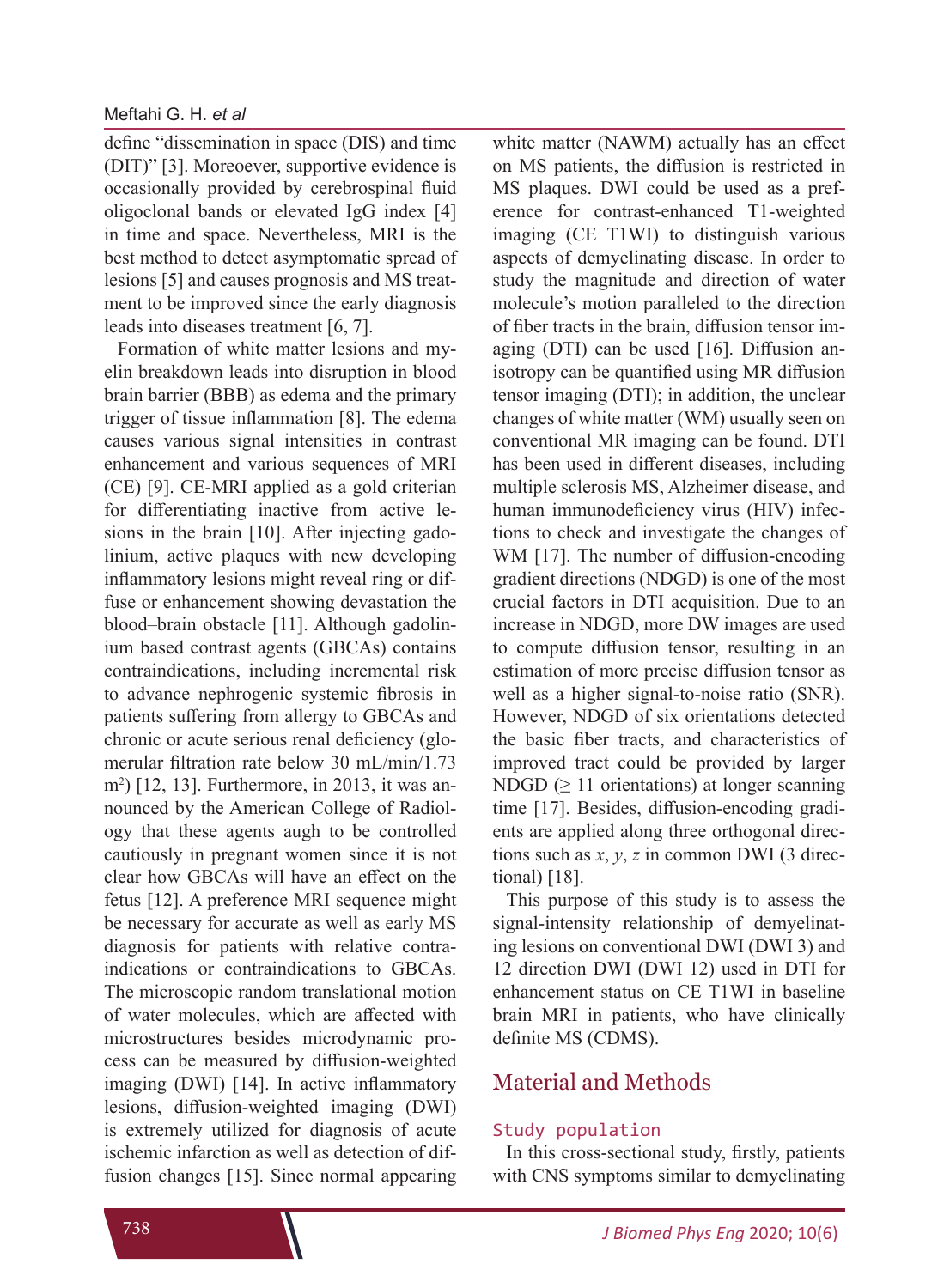illness were examined from August 2016 to October 2017. Secondly, experienced neurologists diagnosed patients with clinically definite MS (CDMS) after some clinical invasion of CNS demyelinating events as well as impartial clinical evidence of some lesions, which were described based on the McDonald standards that they can be as follows: 1) age should be at beginning of 17 until 45 years old. 2) CE T1WI and DWI are with 3 and 12 directional DWI in the protocol of MRI. 3) There is not any using disease adapting drugs or examinations of steroid pre-baseline brain MRI for removing their impact on edema and contrast improvement in demyelinating lesions. It was asked from the patients to confirm that are willing for participating in this study and to sign a written informed consent form.

#### MRI sequences and imaging analysis

The MRI researches were carried out completely on 1.5-T MR scanners (Siemens Avanto). The brain MRI succession consisted of spin echo (SE) T1-weighted imaging (T1WI), T2-fluid-attenuated inversion recovery (T2- FLAIR) in the axial plane, fast spin echo (FSE) T2-weighted imaging (T2WI), T1WI and T2-FLAIR in the sagittal plane, T2WI in the coronal plane, besides CE T1WI in the axial, sagittal as well as coronal planes postinjecting 0.1 mmol/kg of gadolinium-based contrast agents (GBCAs). 5 min after injecting gadolinium, CE-MRI was done via a T1W image (TR: 430, TE: 8.7, slice thickness: 5 mm). DWIs were obtained from one echo planar spin-echo succession at three and twelve orthogonal path, associated with a b value of 1000 sec/mm2 as well as a baseline image with a b value of 0 sec/mm2 , band width: 964 Hz/ px, noise level: 40, echo spacing: 1.15 ms, TE: 102 and TR: 3400). In Table 1, image setting is demonstrated. Exponential ADC (eADC) maps and apparent diffusion coefficient (ADC) were automatically made. Before administrating GBCAs with a thickness of similar slice (5 mm) in addition to position to T1WI, T2WI,

and T2-FLAIR, DWIs were done. Firstly, the demyelinating lesions were labeled using a neuroradiologist, who had enough experience to work on T2WI, T2-FLAIR and CE T1WI. Secondly, the rest demyelinating lesions were established as either improving or nonimproving on DWI with 3 as well as 12 orientations. On ADC, eADC as well as DWI maps, the lesions signal intensity was established as either isointense, hyperintense or hypointense into the arounding white matter with normal apperance. CE T1WI, which is either improving or nonimproving, was as a gold criteria for diagnosing MS active lesions. Furthermore, the signal intensity of each lesion, which is hyperintense or none, on DWIs was compared with the enhancement status on CE T1WI.

#### Statistical analysis

Two statistical methods were used for determining the accuracy as well as reliability of 12 & 3 directional DWI and to describe the improvement of demyelinating lesions on CET1W, including intraclass correlation coefficient (ICC), and limits of agreement were calculated to evaluate the reliability of measurements, obtained from brain imaging 138

**Table 1:** Scan parameters used to obtain images.

| <b>Sequence</b>                   | <b>CET1W</b>     | <b>DWI 12</b>    | DWI <sub>3</sub> |
|-----------------------------------|------------------|------------------|------------------|
| $TR$ (ms)                         | 430              | 3400             | 3400             |
| $TE$ (ms)                         | 8.7              | 109              | 102              |
| Matrix size<br>(phase × read out) | $256 \times 256$ | $192 \times 192$ | $192 \times 192$ |
| FOV (mm)                          | $230 \times 230$ | $230 \times 230$ | $230 \times 230$ |
| Slice thickness (mm)              | 5                | 5                | 5                |
| Slices                            | 21               | 21               | 21               |
| NSA                               | 1                | 3                | 3                |
| Band width (Hz/px)                | 150              | 964              | 964              |
| b-factor (s/mm <sup>2</sup> )     |                  | 1000             | 1000             |
| Diff directions                   |                  | 12               | 3                |
| Scan time                         | 1 min 54<br>sec  | 2 min 24<br>sec  | 53 sec           |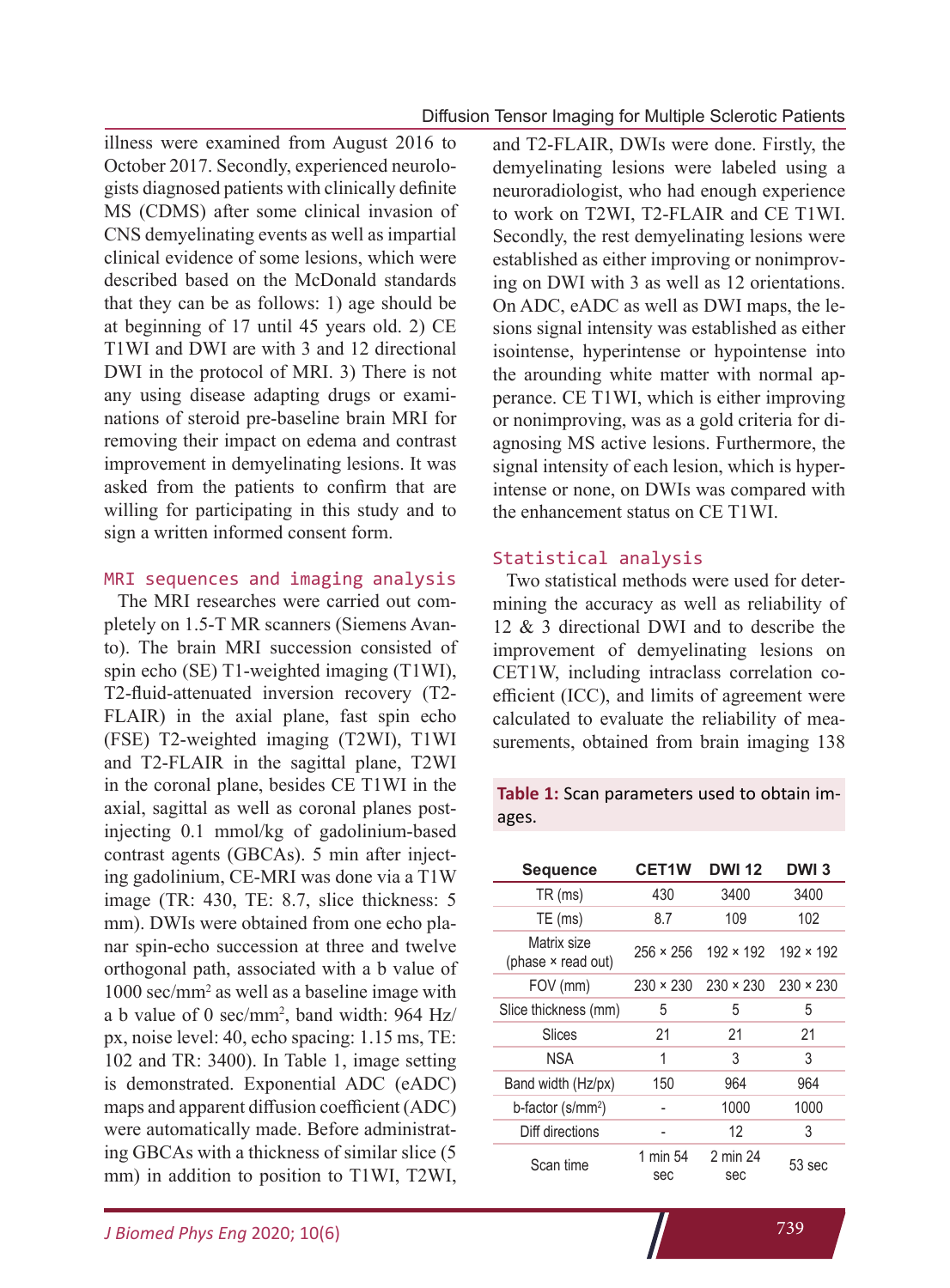patients, and the DWIs compared to CETW1. According to the 95% certain interval in the ICC estimatation, values, which are lower than 0.5, between 0.5 and 0.75 and 0.75 and 0.9, in addition to more than 0.90 are indicative of poor, mild, good, as well as great reliability, respectively (Table 2) [19].

The sensitivity vs specifity was termed receiver operating characteristic (ROC) curve as well as the area under the curve (AUC) with 95% confidence intervals (95% CI) was mentioned as an efficient measure of accuracy with significant interpretations. The criteria of AUC are shown in Table 3 [20].

The analysis of data were done using SPSS version 23 (IBM Inc., Chicago, Illinois, USA) and MedCalc software version 11.X86 (bvba, Ostend, Belgium). P-values less than 0.05 had a significant difference.

## Results

#### Participants

138 patients studied were chosen from individuals with CDMS. 102 (74%) and 36 (26%) patients analyzed were female and male, respectively, from ranging 17-45 years old with

**Table 2:** The criteria of Intraclass correlation coefficient (ICC).

| >0.9         | excellent |
|--------------|-----------|
| $0.75 - 0.9$ | good      |
| $0.5 - 0.75$ | moderate  |
| < 0.5        | poor      |

**Table 3:** The criteria of the area under the curve (AUC).

| <b>AUC value</b> | <b>Accuracy of test</b> |
|------------------|-------------------------|
| >0.9             | Highly accurate         |
| $0.8 - 0.9$      | accurate                |
| $0.7 - 0.8$      | Moderately accurate     |
| $0.5 - 0.7$      | uninformative           |

mean: 31 years and standard deviation: 7.1. There was a range of the interval between the beginning of symptoms and examinations of baseline brain in MRI from 1 to 60 days with mean: 20.4 days and standard deviation: 12.5.

#### Test Results

Contrast enhancements were shown in CE T1WI for 114 patients (82.6%); in addition, hyperintense lesions were shown in DWI 12 & DWI3 for 117 (84.7%) and 107 (77.5%) indiviusals, respectively. For DWI 12, ICC was more than 0.9; nevertheless, it was less than 0.7 for DWI 3 (Table 4).

To confirm the sensitivity, accuracy and specificity of DWI 12 & 3 as potential diagnostic sequences to discriminate improving lesions from non-improving lesions versus CE T1WI, a more receiver-operator-characteristics (ROC) test was conducted. DWI 12 data made a specificity and sensitivity of 62.5% and 94.7%, combined with an AUC (area under the curve) of 84%. In addition, the specificity, sensitivity and AUC for DWI 3 for predicting the improvement of the demyelinating lesions on CE T1WI were 62.5, 86% and 79%, respectively. Moreover, there was the statistically significant difference between two AUC (DWI 12 & 3) (P=0.04) (Figure 1).

Based on signal intensity on various MRI sequences, demyelinating lesions illustrated four various imaging patterns. Results obtained are shown in Table 5.

#### Discussion

Ordinary MRI, consisting of FLAIR, T2 weighted, pre- as well as post-contrast T1 weighted scans has had a vital effect on MS early diagnosis and investigating to upcoming experimental agents as well as treatment [21]. However, lesions are hyper- intense on T2 weighted as well as FLAIR images in comparison with the background, on T1- weighted images (T1 WI), MS lesions have been usually isointense to the white matter; in addition, when tissue injury, which is chronic, or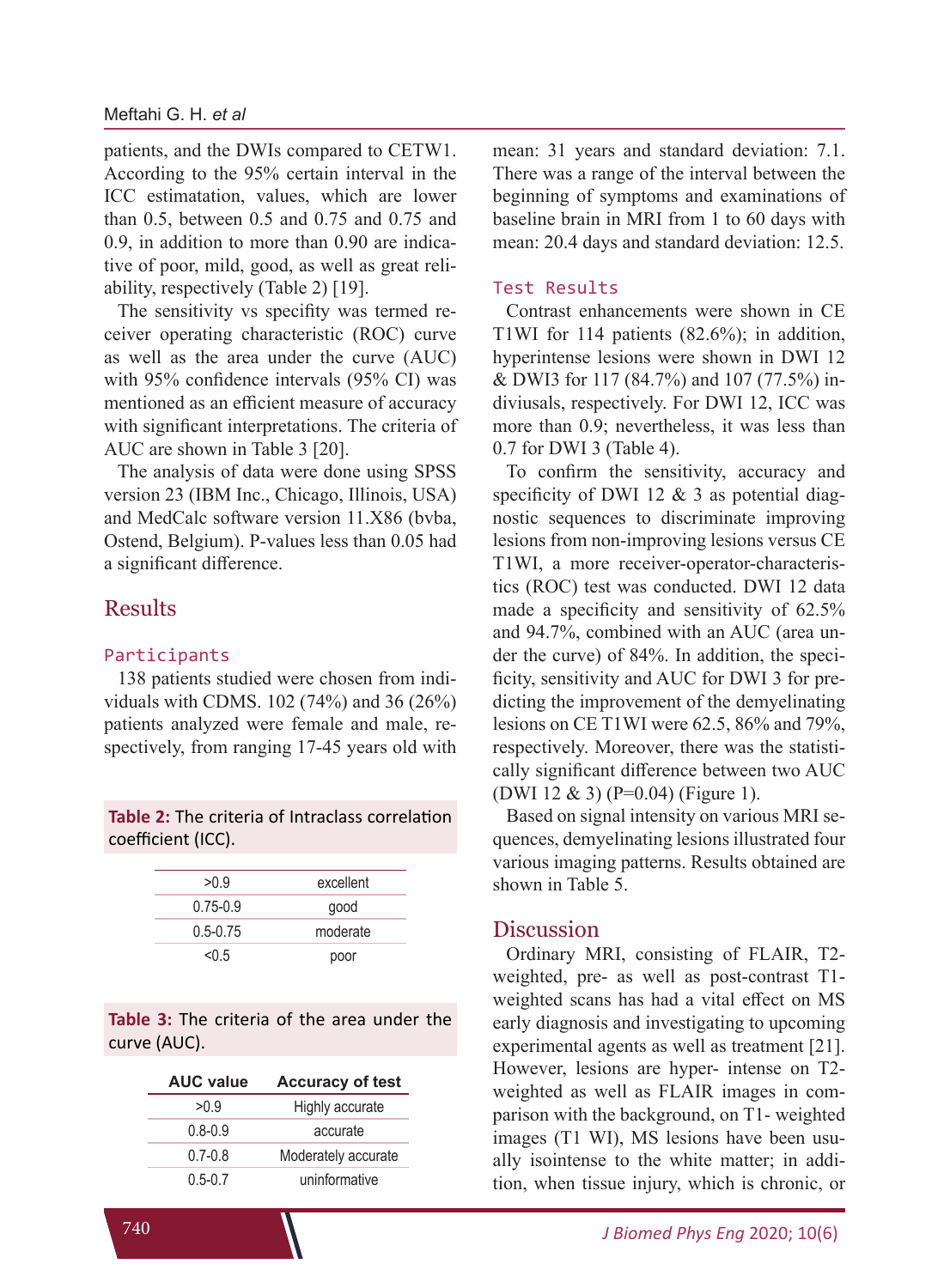**Table 4:** Results of intraclass correlation coefficient (ICC) calculation for diffusion-weighted imaging (DWI 12 & 3).

| <b>Intraclass Correlation Coefficient</b> |                               |                         |                    |                          |     |
|-------------------------------------------|-------------------------------|-------------------------|--------------------|--------------------------|-----|
| <b>Sequence</b>                           | <b>Intraclass Correlation</b> | 95% Confidence Interval |                    | F Test with True Value 0 |     |
|                                           |                               | <b>Lower Bound</b>      | <b>Upper Bound</b> | Value                    | df1 |
| <b>DWI 12</b>                             | 0.929                         | 0.903                   | 0.949              | 27.320                   | 137 |
| DWI <sub>3</sub>                          | 0.643                         | 0.533                   | 0 731              | 4.595                    | 137 |



**Figure 1:** Difference between two area under the curve (AUC) diffusion-weighted imaging (DWI 12 & 3).

severe inflammatory edema happens, it can be hypointense. After administrating a gadolinium-based contrast agent (GBCAs), if same lesions have been in the acute inflammatory phase and considered active due to contrast enhancement, they may appear hyperintense. Because of some GBCAs limitations and side effects, active MS plaques were evaluated by some studies with alternative sequences [15, 22, 23]. Mainly, this study aims at investigating the comparability as well as reliability of 3 & 12 directional DWIs in comparison with CE T1WI in diagnosing enhanced MS lesions.

It is shown that the reliability of DWI 12 was the best and made higher reliability compared to DWI 3 (ICC=  $0.93$ , ICC =  $0.64$ , respectively). Small enhancement can be investigated better on CE T1WI & DWI 12 in comparison with common DWI (DWI 3). However, 77.5% cases showed hyperintense lesions in 3 directional DWI, and 84.7% of patients presented hyperintense lesions in 12 directional DWI. Thus, DWI 12 was able to detect more enhanced lesions compared to DWI 3. DWIs 12 & 3 in comparison with the CE T1WI are assayed as a reference; in addition, DWI 12 has a noticeable comparability with the CE T1WI (ROC  $AUC > 0.8$ ) and DWI 3 has only suitable comparability (ROC AUC  $> 0.7$ ).

**Table 5:** Imaging Patterns of Demyelinating Lesions on Different Magnetic resonance imaging (MRI) Sequences.

| <b>Lesion type</b> | <b>MRI</b> sequence |                |              |              |              |
|--------------------|---------------------|----------------|--------------|--------------|--------------|
|                    | <b>T2-FLAIR</b>     | <b>CE T1WI</b> | <b>DWI</b>   | <b>ADC</b>   | eADC         |
| <b>Type I</b>      | hyperintense        | hyperintense   | hyperintense | hypointense  | hyperintense |
| <b>Type II</b>     | hyperintense        | no enhancement | hyperintense | hyperintense | hypointense  |
| <b>Type III</b>    | hyperintense        | no enhancement | hypointense  | hyperintense | hypointense  |
| <b>Type IV</b>     | hyperintense        | hyperintense   | isointense   | isointense   | isointense   |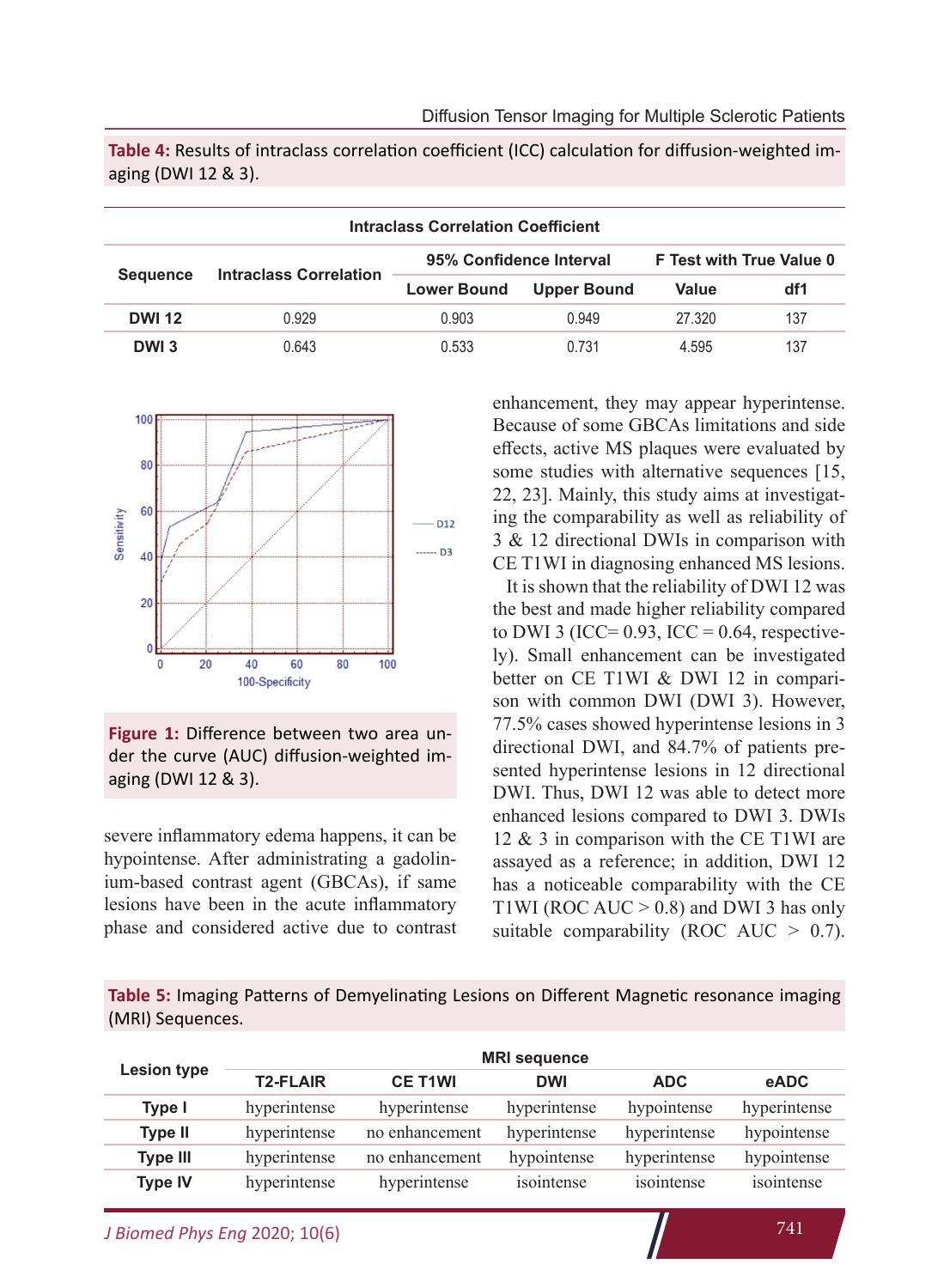Moreover, a statistically significant difference has been between two AUC (DWI 12 & 3). Therefore, DWI 3 might not be replaced with the CE T1WI as "gold standard" test. In 2014, based on the study carried out by Lo et al., however, CE-MRI cannot be replaced with common DWI to demonstrate dissemination in time, which is vital in MS diagnosis [15], DWI 12 was validated with good accuracy (AUC>0.8). Therefore, although more time is necessary for DWI 12, it is more accurate and reliable.

The contrast shown using DWI (diverse CE T1WI) depended on the water molecular motion. On DWIs, many false positive type II lesions were not improved on CE T1WI due to two probable causes as follows: initially, the hyperintensity owing to water diffusion changes in the lesions lasts longer and has been also more sensitive, which might continue for several months compared to lesion improvement owing to transient BBB disruption, which last 4–6 weeks [24-26]. Secondly, the high signal intensity of a few lesions on DWI might be ascribed to the effect of "T2 shine-through". The intensity of signal on DWI is affected with diffusivity of water as well as the intrinsic T2 properties of the tissue, which were examined. The incremental water amount in demyelinating lesions might lead into prolongting T2 relaxation time as well as high signal on T2WI, in addition to hyperintensity on DWI [24]. Echo-planar spin echo T2WI ( $b = 0$  sec/mm<sup>2</sup>) could be utilized to catch an eADC map from DWI images to eliminate the T2 shine-through effect. Based on the results, two MRI sequences, including T1WI and DWI 12, may be used in combination to obtain higher sensitivity; however, every method can individually show the lesions in 80 - 90% of the patients. Therefore, the final decision regarding using DWI 12 in combination with CE-MRI is clinically important.

Based on results this study and unlike study carried out by Lo et al., most of improving lesions include unusual hyperintensity on DWI. Besides, type IV lesion improving on CE T1WI as well as nonhyperintense on DWI was detected, which is much more prevalent on DWI 3 (86% sensitivity) than DWI 12 (94% sensitivity). Since the spatial resolution besides signal-to-noise ratio of DWI were omparetively suboptimal especially on DWI 3 versus CE T1WI, these small-enhanced lesions (type IV) may not be obviously identified on DWIs ; thus, lesions larger than 3mm were studies by Lo et al, [15].

In This study, there were four various imaging patterns of demyelinating lesions as follows: lesions showed improvement on CE T1WI and hyperintensity on DWI (hypointensity on the ADC & hyperintensity on the eADC), implying BBB damage as well as active perivascular inflammation. In the few cases such as early inflammation stage, active lesions might show limited diffusion along with cytotoxic edema, which imitate the radiological features of serious stroke (decreased ADC). The decreased ADC signal might continue from one to two weeks to change into normal or increased signal [25, 27, 28]. CE T1WI can be useful for differentiating early stage of demyelination from serious ischemic infarction since active demyelinating lesions are occasionally enhanced despite of acute ischemic infarcts [28]. Type II lesions did not show any enhancement and hyperintensity on CE T1WI and DWI II, respectively (hyperintensity on the ADC & hypointensity on eADC). There was any enhancement on the CE T1WI due to the BBB recovery. Although the constant hyperintensity on DWI might have a suggestion of remaining extracellular edema with incremental diffusion, the T2 shine-through effect and prolongation of T2 relaxation time. Type III lesions reveal the lack of improvement on CE T1WI. Besides, hypointensity on DWI (hyperintensity on ADC & hypointensity on eADC) might be owing to axonal loss as well as gliosis with expanding the extracellular space. They might result from "T1 black holes" on MRI as chronic lesions, showing se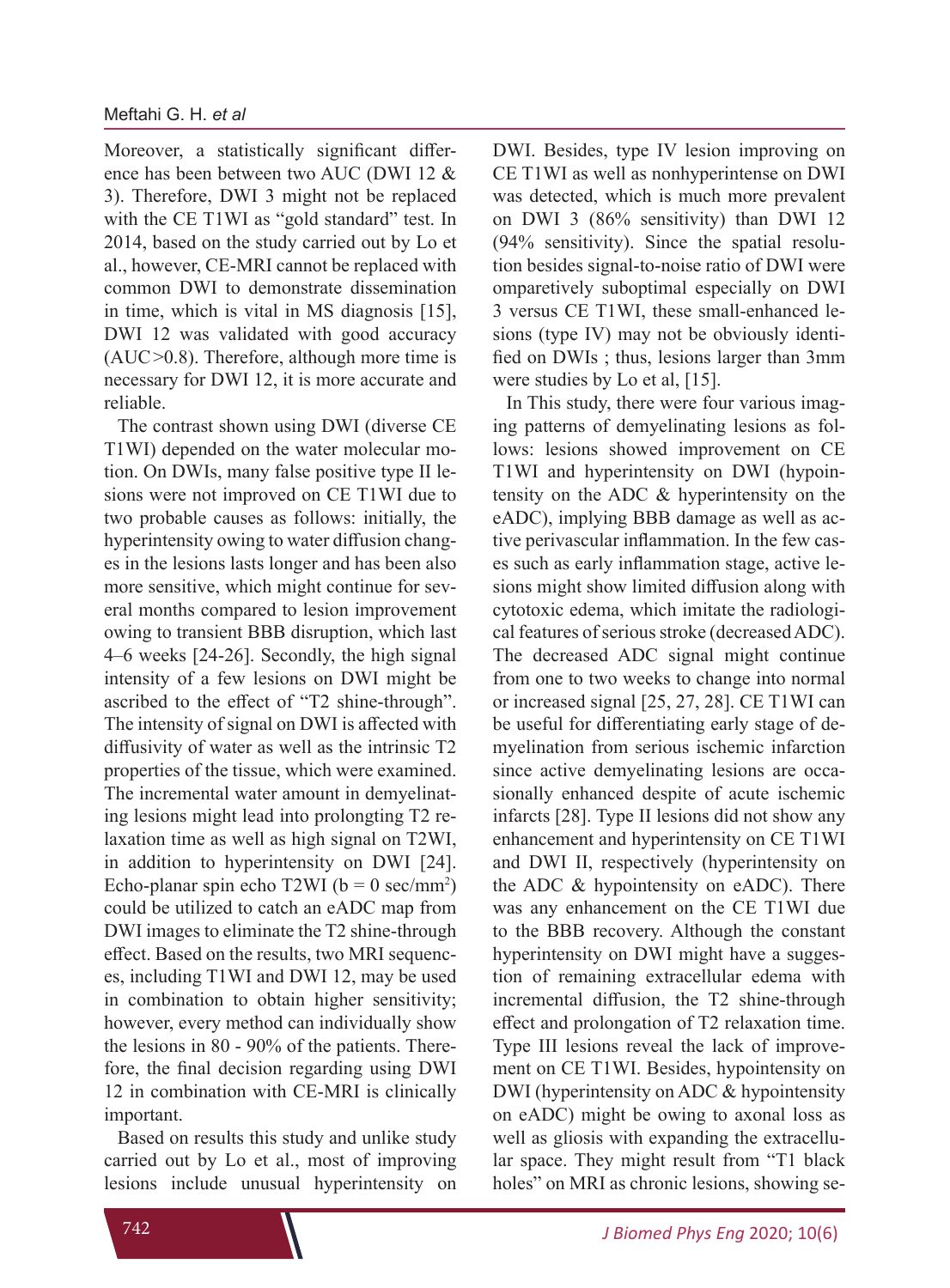rious tissue destruction [25, 29-31].

## Conclusion

It was found that 12 directional DWI images have higher accuracy and reliability between 2 various DWI sequences. Thus, in spite of lower specificity in comparison with CE T1WI, it could be a useful diagnostic succession to discriminate improving lesions from non-enhancing lesions as performance of CE-MRI is vital for patients. Regarding the advantages as well as disadvantages of CE T1WI and DWI 12, there are two successions, which were used in combining for reaching higher sensitivities, resulting in earlier diagnosis as well as more cost-beneficial treatment.

## Acknowledgment

The authors must thank the research affair of Baqiyatallah University of Medical Sciences, Moslemin Hospital and all participants in this study.

## Conflict of Interest

None

## References

- 1. Cunnusamy K, Baughman EJ, Franco J, Ortega SB, Sinha S, Chaudhary P, et al. Disease exacerbation of multiple sclerosis is characterized by loss of terminally differentiated autoregulatory CD8+ T cells. *Clin Immunol.* 2014;**152**(1-2):115-26. doi: 10.1016/j.clim.2014.03.005. PubMed PMID: 24657764. PubMed PMCID: PMC4024444.
- 2. Goldenberg MM. Multiple sclerosis review. *Pharmacy and Therapeutics.* 2012;**37**(3):175- 84. PubMed PMID: 22605909. PubMed PMCID: PMC3351877.
- 3. Polman CH, Reingold SC, Banwell B, Clanet M, Cohen JA, Filippi M, et al. Diagnostic criteria for multiple sclerosis: 2010 revisions to the McDonald criteria. *Ann Neurol*. 2011;**69**(2):292-302. doi: 10.1002/ana.22366. PubMed PMID: 21387374. PubMed PMCID: PMC3084507.
- 4. Rammohan KW. Cerebrospinal fluid in multiple sclerosis. *Ann Indian Acad Neurol.* 2009;**12**(4):246- 53. doi: 10.4103/0972-2327.58282. PubMed PMID: 20182572. PubMed PMCID: PMC2824952.
- 5. Traboulsee AL, Li DK. The role of MRI in the

diagnosis of multiple sclerosis. *Adv Neurol.* 2006;**98**:125-46. PubMed PMID: 16400831.

- 6. Gajofatto A, Benedetti MD. Treatment strategies for multiple sclerosis: When to start, when to change, when to stop? *World J Clin Cases*. 2015;**3**(7):545- 55. doi: 10.12998/wjcc.v3.i7.545. PubMed PMID: 26244148. PubMed PMCID: PMC4517331.
- 7. Scalfari A, Knappertz V, Cutter G, Goodin DS, Ashton R, Ebers GC. Mortality in patients with multiple sclerosis. *Neurology.* 2013;**81**(2):184-92. doi: 10.1212/WNL.0b013e31829a3388. PubMed PMID: 23836941. PubMed PMCID: PMC3770174.
- 8. Da Cruz LC, Batista RR, Domingues RC, Barkhof F. Diffusion magnetic resonance imaging in multiple sclerosis. *Neuroimaging Clin N Am*. 2011;**21**(1):71-88. doi: 10.1016/j.nic.2011.02.006. PubMed PMID: 21477752.
- 9. Simon JH, Bermel RA, Rudick RA. Simple MRI metrics contribute to optimal care of the patient with multiple sclerosis. *Am J Neuroradiol.*  2014;**35**(5):831-2. doi: 10.3174/ajnr.A3937. PubMed PMID: 24699092.
- 10. Lohrke J, Frenzel T, Endrikat J, Alves FC, Grist TM, Law M, Lee JM, Leiner T, Li KC, Nikolaou K, Prince MR, Schild HH, Weinreb JC, Yoshikawa K, Pietsch H. 25 Years of Contrast-Enhanced MRI: Developments, Current Challenges and Future Perspectives. *Adv Ther.* 2016;**33**(1):1-28. doi: 10.1007/ s12325-015-0275-4. PubMed PMID: 26809251. PubMed PMCID: PMC4735235.
- 11. Absinta M, Sati P, Reich DS. Advanced MRI and staging of multiple sclerosis lesions. *Nat Rev Neurol*. 2016;**12**(6):358-68. doi: 10.1038/nrneurol.2016.59. PubMed PMID: 27125632. PubMed PMCID: PMC5074769.
- 12. ACR Committee on Drugs and Contrast Media. ACR manual on contrast media: Version 9 [Internet]. 2013. [cited 2013 March 21]. Available from: http://aegysgroup.com/wp-content/ uploads/2014/03/170675431-2013-Contrast-Media-ACR-v-9.pdf.
- 13. Thomsen HS, Morcos SK, Almén T, Bellin MF, Bertolotto M, Bongartz G, et al. Nephrogenic systemic fibrosis and gadolinium-based contrast media: updated ESUR Contrast Medium Safety Committee guidelines. *Eur Radiol.* 2013;**23**(2):307-18. doi: 10.1007/s00330-012-2597-9. PubMed PMID: 22865271.
- 14. Le Bihan D, Iima M. Diffusion Magnetic Resonance Imaging: What Water Tells Us about Biological Tissues. *PLoS Biol.* 2015;**13**(7):e1002203. doi: 10.1371/journal.pbio.1002203. PubMed PMID: 26204162. PubMed PMCID: PMC4512706.